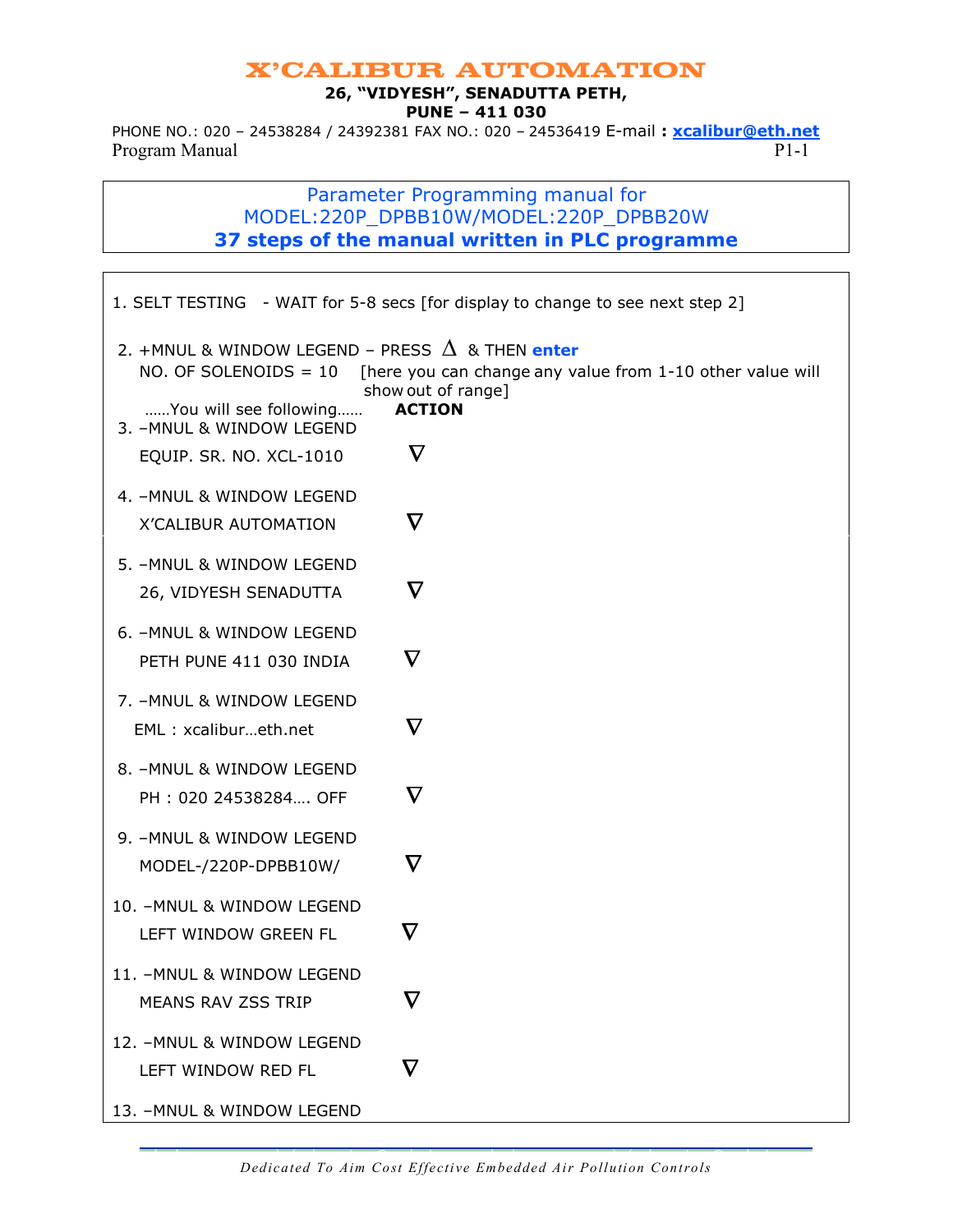### 26, "VIDYESH", SENADUTTA PETH,

PUNE – 411 030

| PHONE NO.: 020 - 24538284 / 24392381 FAX NO.: 020 - 24536419 E-mail: xcalibur@eth.net |  |  |  |  |
|---------------------------------------------------------------------------------------|--|--|--|--|
| Program Manual                                                                        |  |  |  |  |

| MEANS TMR NOT PULSING                                                           | $\boldsymbol{\nabla}$ |
|---------------------------------------------------------------------------------|-----------------------|
| 14. - MNUL & WINDOW LEGEND<br>MID WINDOW RED FL                                 | $\nabla$              |
| 15. +MNUL & WINDOW LEGEND<br>MEANS DIFF. PR. HIGH<br>16. - MNUL & WINDOW LEGEND | $\nabla$              |
| MID WINDOW GREEN FL                                                             | $\nabla$              |
| 17. - MNUL & WINDOW LEGEND<br>MEANS DIFF. PR OK                                 | $\boldsymbol{\nabla}$ |
| 18. - MNUL & WINDOW LEGEND                                                      |                       |
| MID WINDOW ORANG FL<br>19. - MNUL & WINDOW LEGEND                               | $\nabla$              |
| MEANS PR TOO LOW                                                                | $\boldsymbol{\nabla}$ |
| 20. - MNUL & WINDOW LEGEND<br>MID WINDOW NO FLASH                               | $\nabla$              |
| 21. - MNUL & WINDOW LEGEND<br>& RT. WIND RED FL                                 | $\bm{\nabla}$         |
| 22. - MNUL & WINDOW LEGEND<br>MEANS BAG LEAK/TORN                               | $\boldsymbol{\nabla}$ |
| 23. - MNUL & WINDOW LEGEND<br>PRESS F1 FOR MANPULS                              | $\nabla$              |
| 24. - MNUL & WINDOW LEGEND<br>F1 LED FL IN MANPULS                              | $\nabla$              |
| 25. - MNUL & WINDOW LEGEND<br>+ TIME _ SETTING -                                | enter                 |
| 26. - TIME_ SETTING<br>PRESS esc FOR PLC msg                                    | $\nabla$              |
| 27. - TIME_ SETTING<br>PLC message LED IS ON                                    | $\nabla$              |
| 28. - TIME_ SETTING                                                             |                       |

Dedicated To Aim Cost Effective Embedded Air Pollution Controls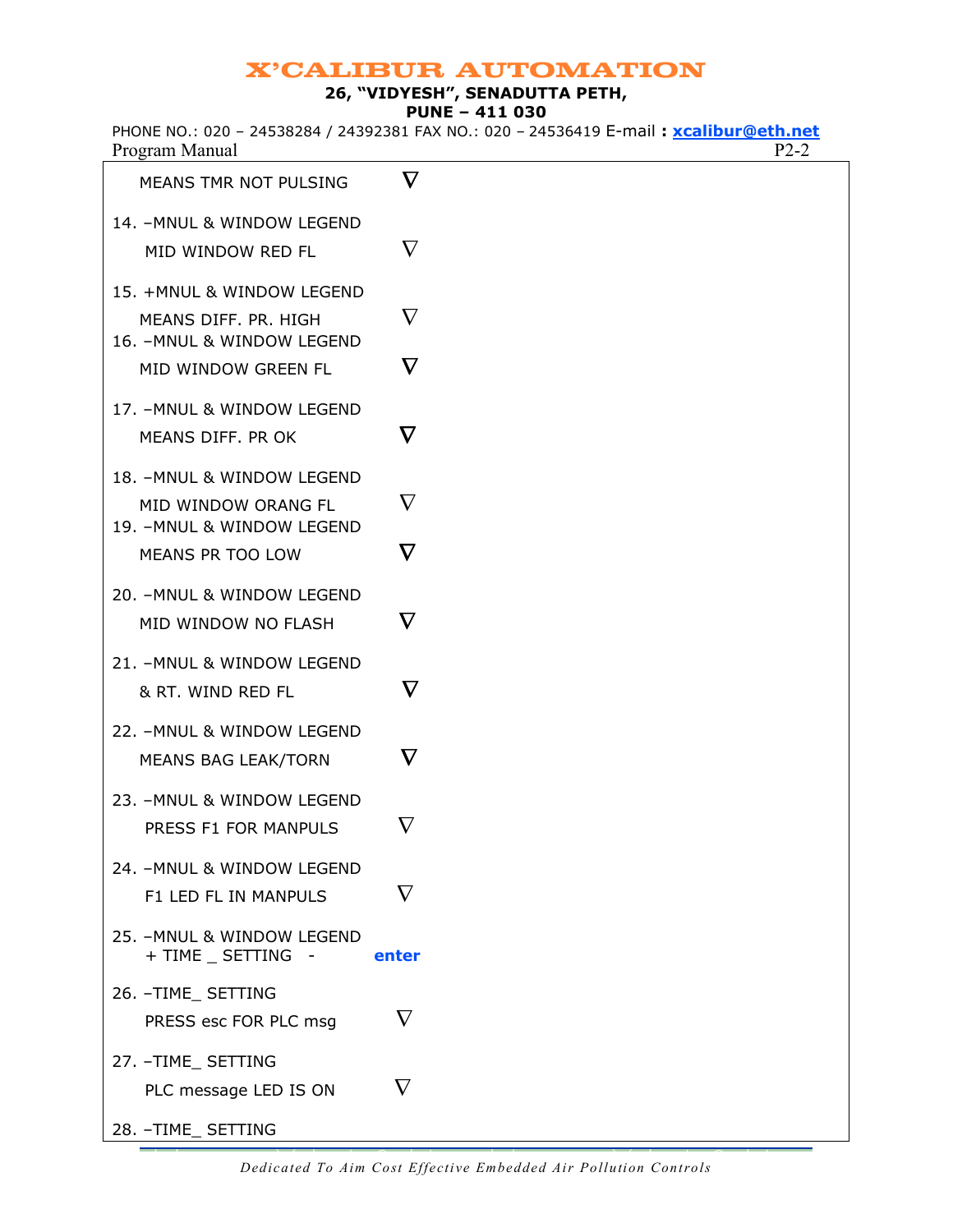## 26, "VIDYESH", SENADUTTA PETH,

PUNE – 411 030

|                | PHONE NO.: 020 - 24538284 / 24392381 FAX NO.: 020 - 24536419 E-mail: xcalibur@eth.net |
|----------------|---------------------------------------------------------------------------------------|
| Program Manual | P3-3                                                                                  |

| FL CURSOR ON OFF LINE                                  | $\nabla$              |
|--------------------------------------------------------|-----------------------|
| 29. - TIME SETTING<br>USE $\Delta$ ARROW GO TO LINE 1  | $\nabla$              |
| 30. - TIME SETTING<br>SEE ON TIME mSec=100             | $\boldsymbol{\nabla}$ |
| 31. - TIME SETTING<br>PRESS ENTER & GO TO VAL          | $\boldsymbol{\nabla}$ |
| 32. - TIME SETTING<br><b>CHANGE mSec USING</b>         | $\nabla$              |
| 33. - TIME SETTING<br><b>NUMERIC KEYPAD &amp; ENT</b>  | $\nabla$              |
| 34. - TIME SETTING<br>SCROLL DN USING DOWN             | $\nabla$              |
| 35. - TIME SETTING<br>ARROW $\nabla$ TO OFF TIME SETG. | $\nabla$              |
| 36. - TIME SETTING<br>CHANGE TO REQD VALUE             | $\nabla$              |
| 37. - TIME SETTING<br>AS DONE FOR mSec TIME            | $\nabla$              |
| 38. - TIME SETTING<br>THE TIME SETG IS OVER            | $\nabla$              |
| 39. - TIME SETTING<br>PRES esc NORMAL VIEW             | $\nabla$              |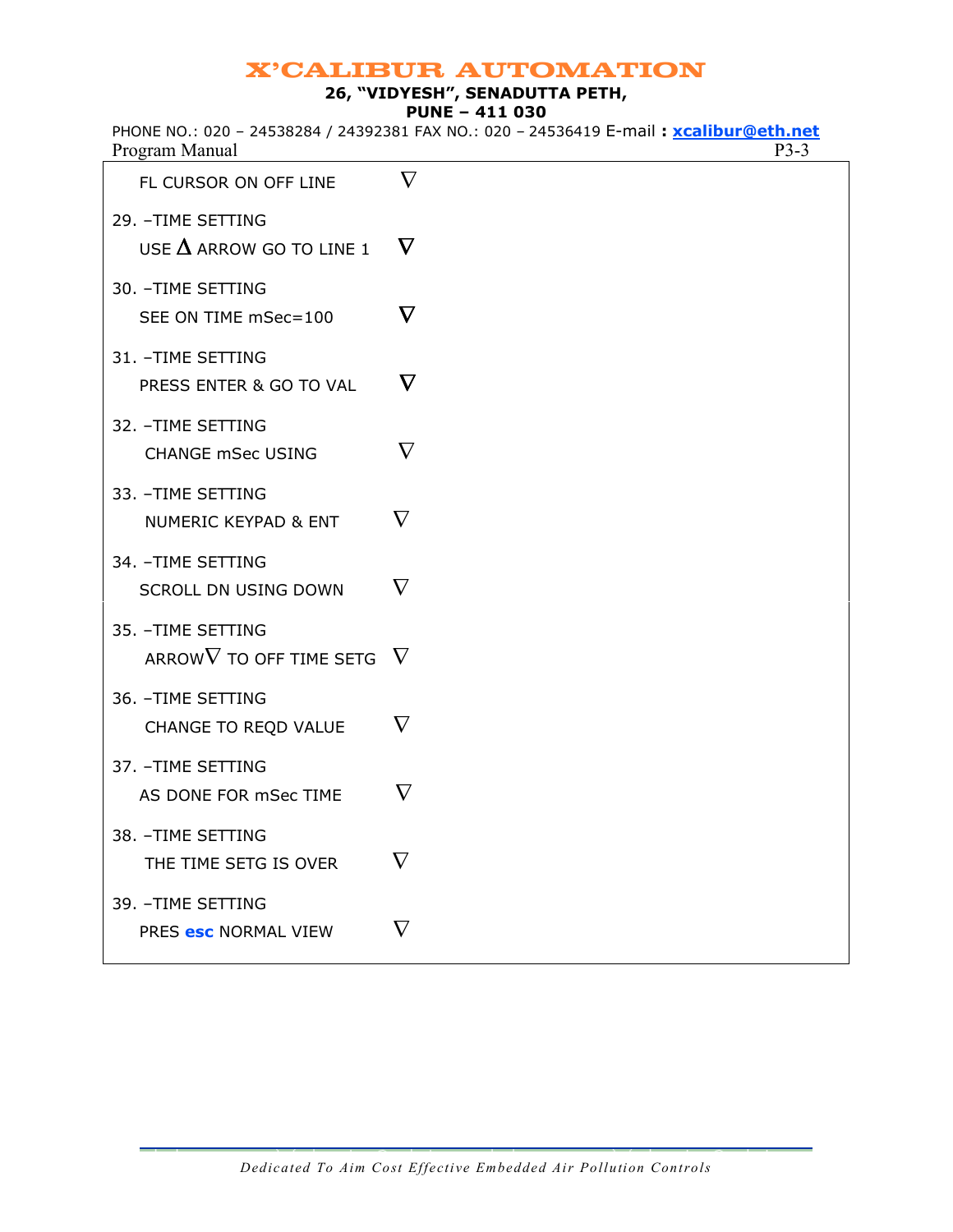### 26, "VIDYESH", SENADUTTA PETH,

#### PUNE – 411 030

PHONE NO.: 020 - 24538284 / 24392381 FAX NO.: 020 - 24536419 E-mail: xcalibur@eth.net Program Manual P4-4

# ON SCREEN DISPLAY

-----------------------

# [When Start ON (After Self Test)]

## +MNUL&WINDOWLEGEND ON OFF SOLENOIDS = 10 1) + Here Indicates folder for Manual & Window Legend – to go to folder (to open) Press ENT when Cursor on  $+$  to open folder & read Instruction by using V (arrow) there 37 total lines which shows What are / & How to do , 1) Window Legend 2) Time Setting 2) When Cursor on NO OFF Solenoids use *enter Button & Cursor will go on Sol. Value.* Change No. of Solenoids using **Numeric Key Pad.** Any Value  $= 0$  or more than 10 will Show Oven mange of mange on top line. 3) Use  $\nabla$  to go to next line – High Set Point 120.0 (Default) Here one can change High Set Point by 'enter' & go to last Digit of High Set Point Value, Input required value of set point by Using **Numeric** Key Pad say 122. it will be shown as 122.0. Press enter to go on line beginning. The Cursor will be line 2 start point 4) Roll down  $\lceil \nabla \rceil$ …….will Show LOW SET POINT 070.00 (Default). Again 'enter' if Value of LOW SET POINT is to be changed like as shown in Point No. '3)' If not then go to next Para by Scrolling  $\lceil \nabla \rceil$ down. 5) CRASH TIME  $SEC = 0$ . This parameter is not used in this application. 6) TORN BAG =  $20.0$  (Default) [This is differential pressure for torn bag] This parameter is useful when Differential Pressure goes below this value meaning Bags are Leak / Torn / Broken 7)  $Diff. Pr$   $mmWG =$  Actual value of DP when Bag House is operating. This is non Settable Value (Indication) 8) SOLENOID ON = 01, 02, 03, 04, ..... 10 [ for 10 way max no is 10 & for 20 way max no is 20 ] This is actual Solenoid ON Number Shown when Timer is Pulsing. When Bag House timer is started These two lines must be kept on to see continuous DP value **F1**: Pressing Momentary Led will light on & Timer PLC will go in timed mode irrespective of

DP set points. Again Pressing Momentary will put it in DP Mode F3: It is Manual Pulsing mode to check each solenoid Functioning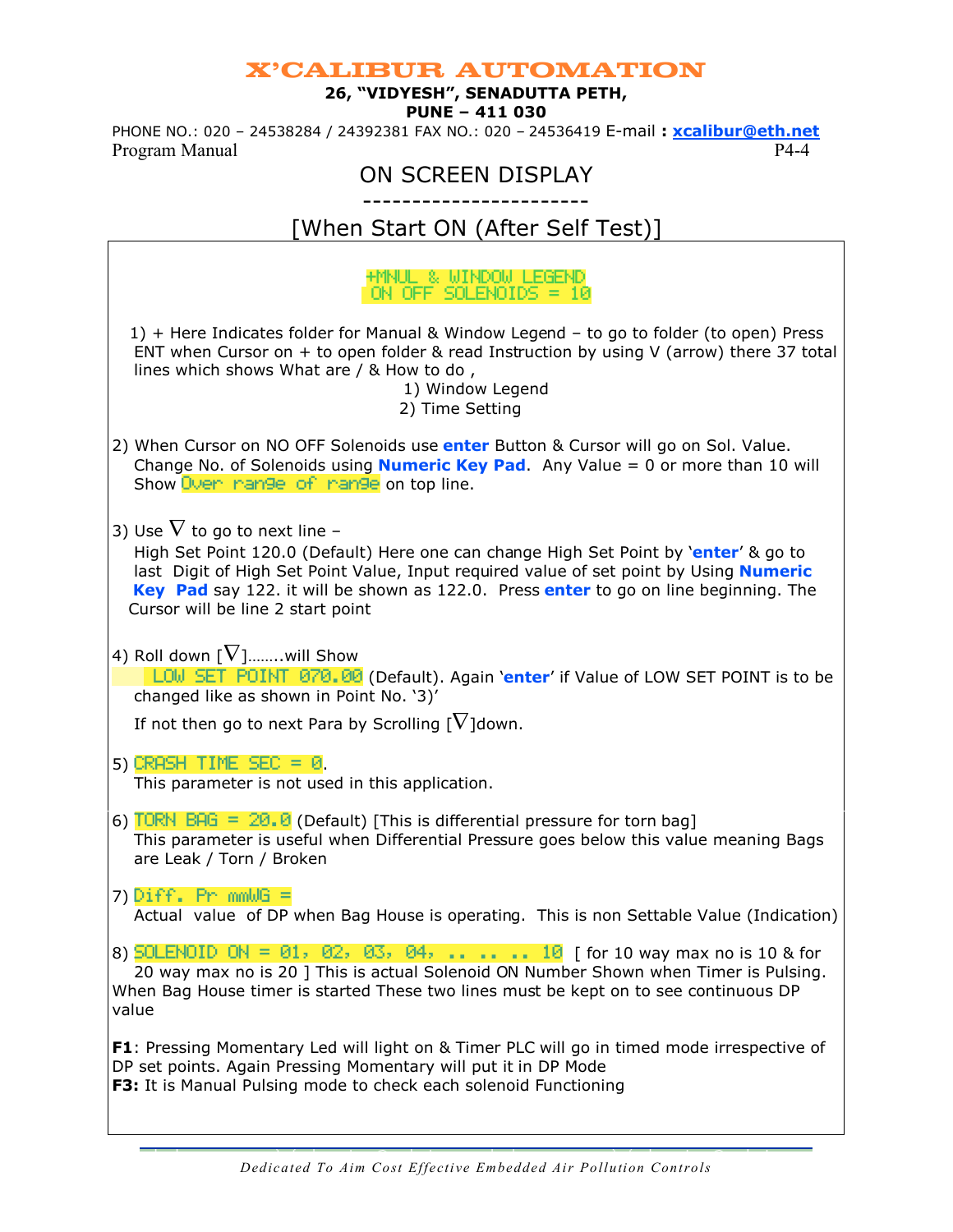#### 26, "VIDYESH", SENADUTTA PETH, PUNE – 411 030

PHONE NO.: 020 - 24538284 / 24392381 FAX NO.: 020 - 24536419 E-mail: xcalibur@eth.net Program Manual P5-5

NOTE : Any Parameter Showing out range means it must be in useful range Defined in Programme.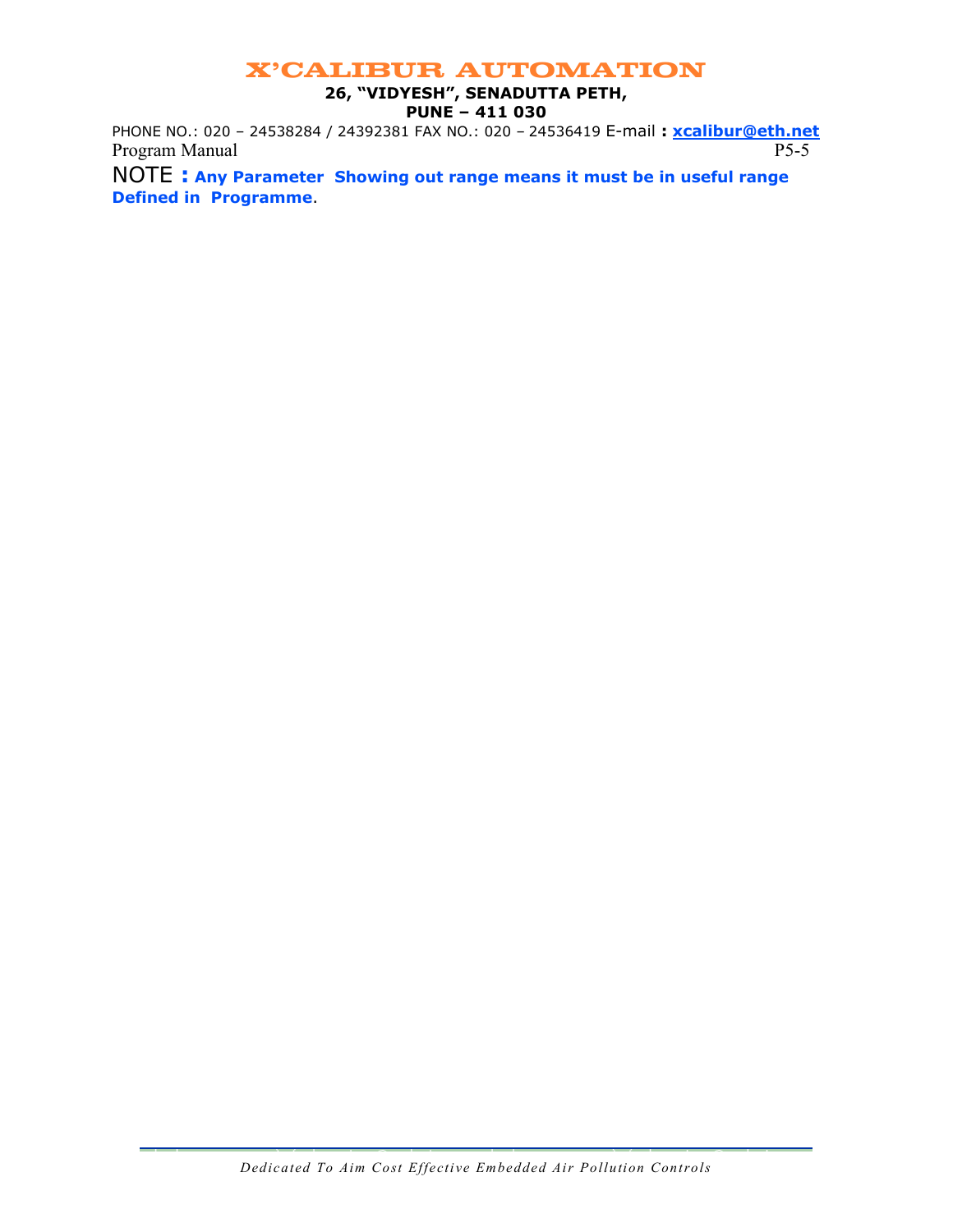|                          | <b>TEST REPORT FOR BAG HOUSE</b><br>PLC |                     |                         |                                 | <b>X'CALIBUR AUTOMATION</b>                          | xcalibur@eth.net                 |                         | 26 VIDYESH SENADUTTA PETH PUNE 411 030 (INDIA) 020-24538284 | SR <sub>NO</sub> | 1020                 |             |
|--------------------------|-----------------------------------------|---------------------|-------------------------|---------------------------------|------------------------------------------------------|----------------------------------|-------------------------|-------------------------------------------------------------|------------------|----------------------|-------------|
|                          | MODEL:220P DPBB20W                      |                     |                         |                                 |                                                      |                                  |                         |                                                             | $Dt: 9 - 1 - 07$ |                      |             |
|                          | PLC SPECIFICATIONS                      |                     |                         |                                 |                                                      |                                  |                         |                                                             |                  |                      |             |
|                          | SR.NO. PLC MODULE TYPE                  | <b>MDL ADDR</b>     | <b>MDL FNCN</b>         |                                 | DEATAILED PINTERMINAL DESCRIPTIONS                   |                                  |                         | <b>FUCTION TESTS</b>                                        | <b>POWER</b>     | <b>SR. COMM</b>      | <b>TYPE</b> |
| $\overline{\phantom{0}}$ | 4ANI-4ANO                               | $\overline{\Sigma}$ | <b>NN</b>               | <b>IR1-4-20mA</b>               | IR <sub>2-</sub>                                     | <b>IR3-</b>                      | <b>R4--</b>             | FROM TRMTROK                                                | TMTR-24VDC       |                      |             |
|                          |                                         |                     | <b>ANO</b>              | OR1-                            | OR <sub>2</sub> -                                    | OR <sub>3-</sub>                 | OR4-                    |                                                             |                  |                      |             |
| 2                        | <b>OID</b>                              | $\frac{2}{2}$       | $\subseteq$             | <b>D1-SOL</b>                   | <b>02-SOL2</b>                                       | O <sub>3</sub> -SOL <sub>3</sub> | <b>04-SOL4</b>          | SOL 230AVC-OK                                               | 24VDC            |                      |             |
|                          |                                         |                     | $\overline{\mathsf{S}}$ | <b>O5SOL5</b>                   | <b>O6-SOL6</b>                                       | <b>O7-SOL7</b>                   | <b>08-SOL8</b>          | SOL 230AVC-OK                                               |                  |                      |             |
| ω                        | 8DIO                                    | $\overline{2}$      | $\overline{a}$          | <b>09-SOL9</b>                  | 010-SOL10 011-SOL11                                  |                                  | 012-SOL12               | SOL 230AVC-OK                                               | 24VDC            |                      |             |
|                          |                                         |                     | $\overline{\mathsf{C}}$ | O13-SOL13                       | O14-SOL14                                            | 015-SOL15                        | 016-SOL16               | SOL 230AVC-OK                                               |                  |                      |             |
| 4                        | 4DI-4DO                                 | ŠМ                  | $\overline{\mathsf{C}}$ | 15-PRXin                        | $\overline{\mathbf{6}}$                              | $\overline{\phantom{0}}$         | $\overline{\mathbf{8}}$ |                                                             | 24VDC            |                      |             |
|                          |                                         |                     | $\overline{S}$          | <b>D17-SOL17</b>                | O10-SOL18 019-SOL19 020-SOL20                        |                                  |                         | SOL 230AVC-OK                                               |                  |                      |             |
| Ю                        | 4DI-4DO                                 | N <sub>3</sub>      | $\overline{a}$          | $\overline{\Omega}$             | $\frac{1}{2}$                                        | $\tilde{z}$                      | $\frac{2}{1}$           |                                                             | 24VDC            |                      |             |
|                          |                                         |                     | $\overline{a}$          | <b>021-CLK</b>                  | 022-ZSSOP 023                                        |                                  | <b>O24</b>              | SOL 230AVC-OK                                               |                  |                      |             |
| $\overline{\circ}$       | SERIAL MODULE                           |                     |                         |                                 |                                                      |                                  |                         | MODBUS MASTER SIM OK                                        |                  | RS485 MODBUS SLAVE 1 |             |
|                          | <b>HMI SPECIFICATIONS</b>               |                     | COLOR <sub>L</sub>      | EGENDS                          |                                                      |                                  |                         | <b>ALL FOLLOWING</b>                                        |                  | こと                   |             |
|                          | SR.NO. HMI CATA TYPE                    | <b>ANN WINW</b>     | <b>RED</b>              | <b>GREEN</b>                    | ORANGE                                               |                                  |                         | FUCN & OPERNS                                               |                  |                      |             |
|                          | <b>ANN WINDOWS</b>                      | W1-LEFT             | TMR STOP                | ZSS TRIP                        |                                                      |                                  |                         | ARE OK                                                      |                  |                      |             |
|                          | FLASHING                                | W2-MID              | DP>120mm                | <120BUT>70<70BUT>40             |                                                      |                                  |                         |                                                             |                  |                      |             |
|                          |                                         |                     | 120,70,40 AR            | E DEFAULT SET POINTS            |                                                      |                                  |                         |                                                             |                  |                      |             |
|                          |                                         | W3-RIGHT            | BAG TORN                |                                 | OVRRD ON DEMAND                                      |                                  |                         |                                                             |                  |                      |             |
|                          | <b>2 DATA ENTRY K-PAD</b>               | <b>NUMERIC</b>      | gn                      |                                 | esc                                                  | ent                              |                         | š                                                           |                  |                      |             |
|                          | <b>FUNCTIONS</b>                        |                     | <b>U/D LINE SCROLL</b>  |                                 | esc PLC TO                                           | ent DATA & entCOME TO            |                         |                                                             |                  |                      |             |
|                          |                                         |                     | OR INC / DEC DATA       |                                 | MESSAGE                                              | FLASHING CURSOR                  |                         |                                                             |                  |                      |             |
|                          |                                         |                     |                         |                                 |                                                      |                                  |                         |                                                             |                  |                      |             |
|                          | <b>3 DIRECT FN KEYS</b>                 | E                   | 욘                       | ဥ                               | 군                                                    | $E_{\rm D}$                      |                         |                                                             |                  |                      |             |
|                          | <b>FUNCTIONS</b>                        | OVERRIDE<br>Z       | E                       | <b>PULSING</b><br><b>MANUAL</b> | $\equiv$                                             | $\equiv$                         |                         |                                                             |                  |                      |             |
|                          |                                         | <b>DEMAND</b>       |                         |                                 |                                                      |                                  |                         | X                                                           |                  |                      |             |
|                          |                                         |                     |                         |                                 |                                                      |                                  |                         |                                                             |                  |                      |             |
| 4                        | 2x20 LCD DISPLAY                        | LINE <sub>1</sub>   |                         | LINE <sub>2</sub>               |                                                      |                                  |                         |                                                             |                  |                      |             |
|                          | PLC MESSAGE                             | ON TIME Msec=100    |                         | OFF TIME SEC=15                 |                                                      | left hand PLC msg led on         |                         | ¥                                                           |                  |                      |             |
|                          | LOCAL MESSAGES                          |                     | LINE1 MNUL& WINDOW L    |                                 | EGENDS FOLDER WITH TIME SETTING INFORMATION          |                                  |                         |                                                             |                  |                      |             |
|                          | <b>[ACCESSED BY SCROLL</b>              |                     |                         |                                 | LINE 2 NO OF SOLENOIDS=10 [TO BE FIRED MAX=10 MIN=1] |                                  |                         |                                                             |                  |                      |             |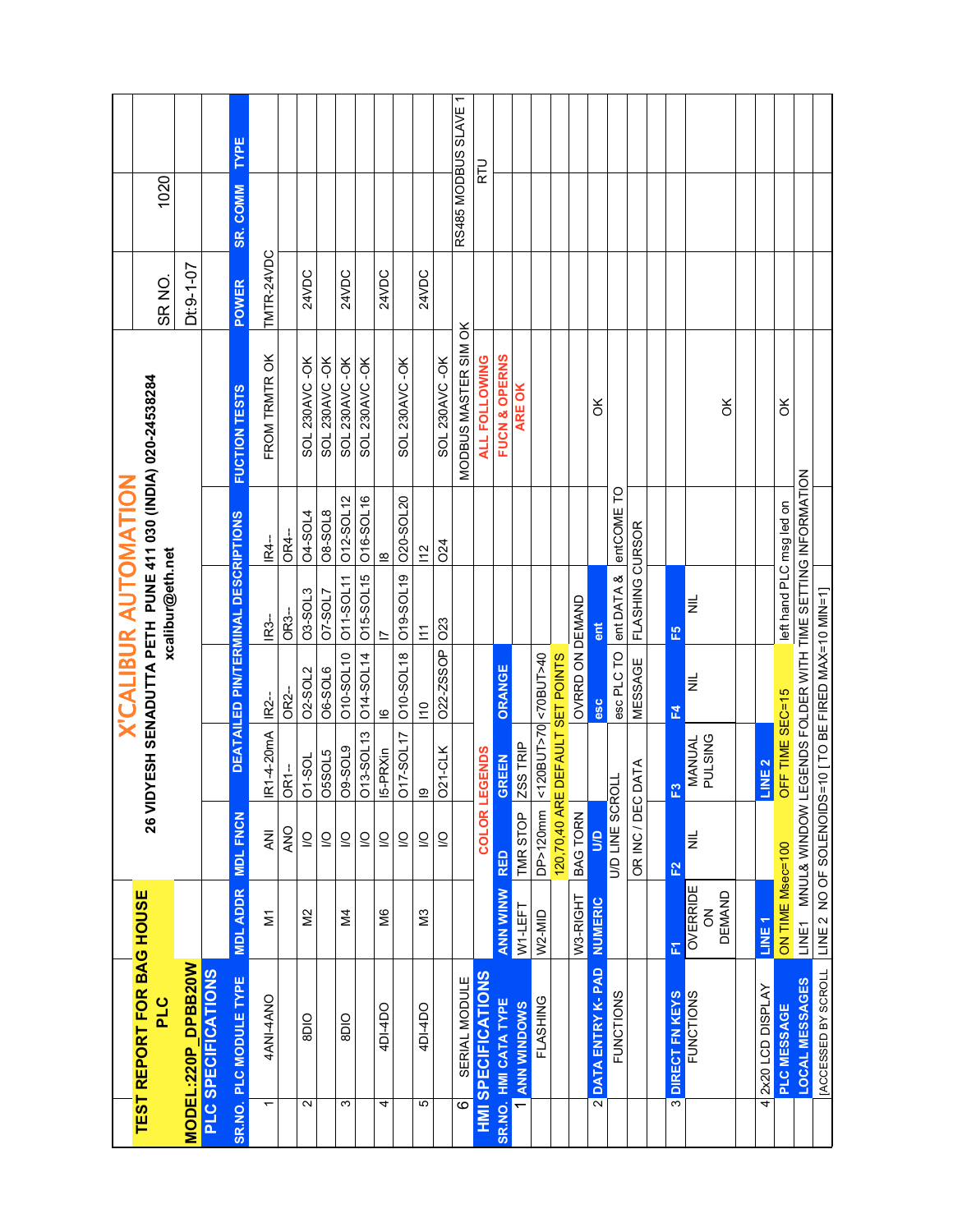| U/D ARROWS | LINE 1 HIGH SET POINT 120 |                                                         |  |  |
|------------|---------------------------|---------------------------------------------------------|--|--|
|            | LINE 2 LOW SET POINT 070. |                                                         |  |  |
|            | INE 1 TORN BAG=040.0      |                                                         |  |  |
|            | LINE 2 DIFF PR mmWG=000.  | ים<br>⊑<br>$\bar{z}$<br>range<br>$\tilde{\mathfrak{a}}$ |  |  |
|            | LINE 1 SOLENOID ON=01     |                                                         |  |  |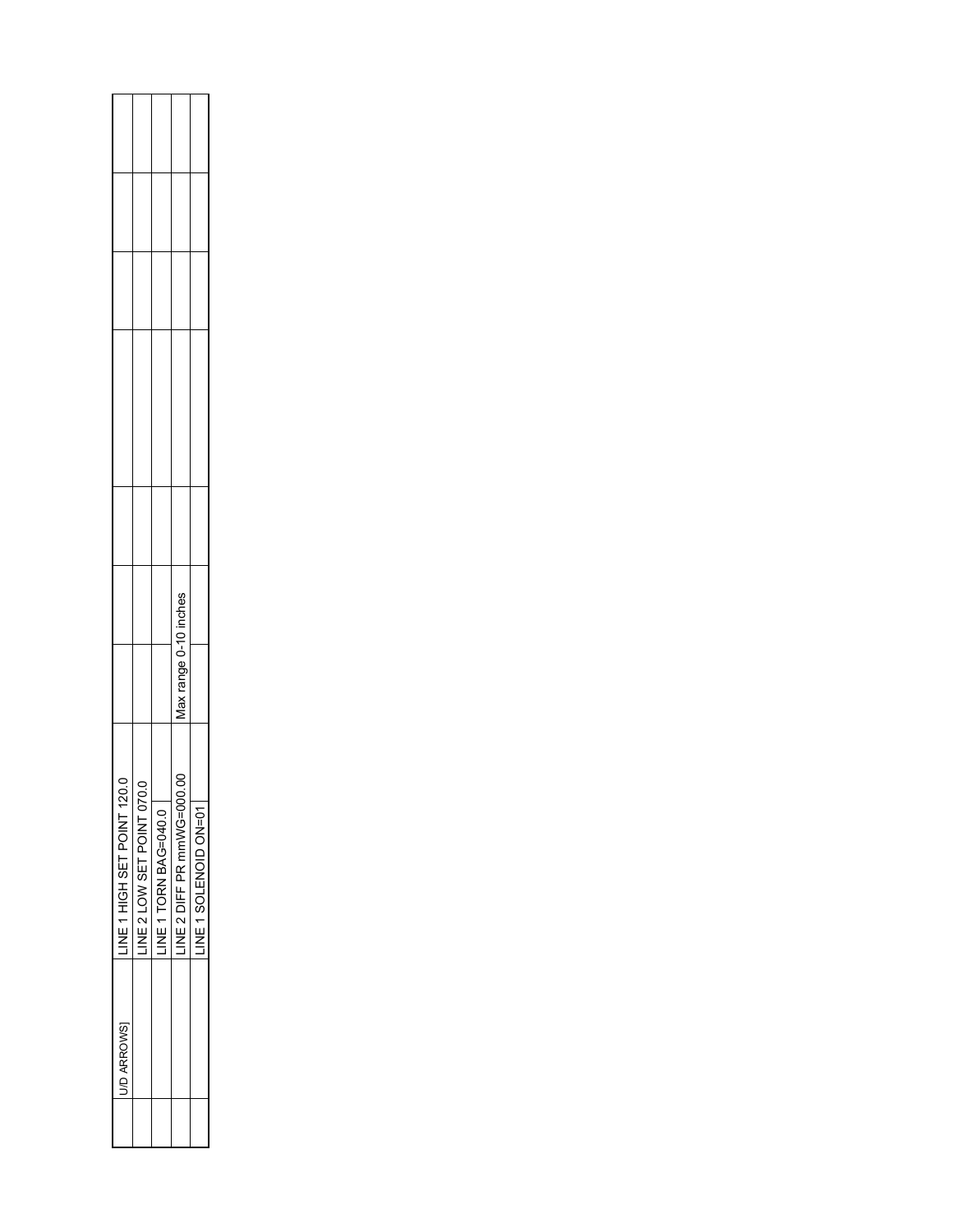| 26 VIDYESH SENADUTTA PETH PUNE 411 030 (INDIA) 020-24538284<br>TEST REPORT FOR BAG HOUSE<br>PLC |  |  |                                      | <b>X'CALIBUR AUTOMATION</b><br>xcalibur@eth.net |                                |                      | SR <sub>NO</sub> | 1010               |      |
|-------------------------------------------------------------------------------------------------|--|--|--------------------------------------|-------------------------------------------------|--------------------------------|----------------------|------------------|--------------------|------|
| MODEL:220P DPBB10W                                                                              |  |  |                                      |                                                 |                                |                      | Dt:9-1-07        |                    |      |
| PLC SPECIFICATIONS                                                                              |  |  |                                      |                                                 |                                |                      |                  |                    |      |
| <b>MDL FNCN</b><br><b>MDL ADDR</b><br>SR.NO. PLC MODULE TYPE                                    |  |  | DEATAILED PIN/TERMINAL DESCRIPTIONS  |                                                 |                                | <b>FUCTION TESTS</b> | POWER            | <b>SR. COMM</b>    | TYPE |
| R1-4-20mA<br><b>NK</b><br>$\overline{\Sigma}$<br><b>4AN14ANO</b>                                |  |  | <b>IR2-</b>                          | IR <sub>3</sub> -                               | IR4-                           | FROM TRMTROK         | TMTR-24VDC       |                    |      |
| OR1-<br><b>ANO</b>                                                                              |  |  | OR <sub>2</sub> -                    | OR <sub>3</sub> -                               | OR4-                           |                      |                  |                    |      |
| <b>D1-SOL</b><br>$\overline{S}$<br>N <sub>3</sub><br>8DIO                                       |  |  | <b>02-SOL2</b>                       | O3-SOL3                                         | <b>04-SOL4</b>                 | SOL 230AVC-OK        | 24VDC            |                    |      |
| <b>JSSOL5</b><br>$\overline{Q}$                                                                 |  |  | <b>O6-SOL6</b>                       | <b>7-SOL7</b>                                   | <b>08-SOL8</b>                 | SOL 230AVC-OK        |                  |                    |      |
| <b>9-SOL9</b><br>5-PRXin<br>$\overline{\mathsf{S}}$<br>$\overline{S}$<br>N5<br>4DI-4DO          |  |  | 010-SOL10<br>$\overline{\mathbf{c}}$ | O11-CLK<br>$\overline{\phantom{0}}$             | O12-ZSS<br>$\overline{\omega}$ | SOL 230AVC-OK        | 24VDC            |                    |      |
| SERIAL MODULE<br>4                                                                              |  |  |                                      |                                                 |                                | MODBUS MASTER SIM OK |                  | 485 MODBUS SLAVE 1 |      |
|                                                                                                 |  |  |                                      |                                                 |                                |                      |                  | RTU                |      |
| <b>OR LEGENDS</b><br>g<br><b>HMI SPECIFICATIONS</b>                                             |  |  |                                      |                                                 |                                | ALL FOLLOWING        |                  |                    |      |
| <b>GREEN</b><br><b>RED</b><br><b>ANN WINW</b><br>SR.NO. HMI CATA TYPE                           |  |  | <b>ORANGE</b>                        |                                                 |                                | FUCN & OPERNS        |                  |                    |      |
| ZSS TRIP<br>TMR STOP<br>W1-LEFT<br><b>ANN WINDOWS</b>                                           |  |  |                                      |                                                 |                                | ARE OK               |                  |                    |      |
| <120BUT>70 <70BUT>40<br>DP>120mm<br>W2-MID<br>FLASHING                                          |  |  |                                      |                                                 |                                |                      |                  |                    |      |
| 120,70,40 ARE DEFAULT SET POINTS                                                                |  |  |                                      |                                                 |                                |                      |                  |                    |      |
| <b>BAG TORN</b><br>W3-RIGHT                                                                     |  |  | OVRRD ON DEMAND                      |                                                 |                                |                      |                  |                    |      |
| $\mathbf{S}$<br>NUMERIC<br>DATA ENTRY K-PAD<br>$\overline{\mathbf{a}}$                          |  |  | lase                                 | ent                                             |                                | ¥                    |                  |                    |      |
| <b>U/D LINE SCROLL</b><br><b>FUNCTIONS</b>                                                      |  |  |                                      | esc PLC TO ent DATA & entCOME TO                |                                |                      |                  |                    |      |
| DATA<br>OR INC / DEC                                                                            |  |  | MESSAGE                              | FLASHING CURSOR                                 |                                |                      |                  |                    |      |
| က္က<br>E2<br>匠<br>DIRECT FN KEYS<br>$\overline{\mathfrak{S}}$                                   |  |  | 군                                    | E                                               |                                |                      |                  |                    |      |
| MANUAL<br>PULSING<br>$\equiv$<br><b>OVERRIDE</b><br><b>DEMAND</b><br>중<br><b>FUNCTIONS</b>      |  |  | $\equiv$                             | $\equiv$                                        |                                | X                    |                  |                    |      |
|                                                                                                 |  |  |                                      |                                                 |                                |                      |                  |                    |      |
| LINE <sub>2</sub><br>LINE <sub>1</sub><br>2x20 LCD DISPLAY<br>4                                 |  |  |                                      |                                                 |                                |                      |                  |                    |      |
| <b>DFF TIME SEC=15</b><br>ON TIME Msec=100<br>PLC MESSAGE                                       |  |  |                                      | left hand PLC msg led on                        |                                | š                    |                  |                    |      |
| LINE1 MNUL& WINDOW LEGENDS FOLDER WITH TIME SETTING INFORMATION<br>LOCAL MESSAGES               |  |  |                                      |                                                 |                                |                      |                  |                    |      |
| LINE 2 NO OF SOLENOIDS=10 [TO BE FIRED MAX=10 MIN=1]<br><b>[ACCESSED BY SCROLL</b>              |  |  |                                      |                                                 |                                |                      |                  |                    |      |
| LINE 1 HIGH SET POINT 120.0<br>U/D ARROWS]                                                      |  |  |                                      |                                                 |                                |                      |                  |                    |      |
| LINE 2 LOW SET POINT 070.0                                                                      |  |  |                                      |                                                 |                                |                      |                  |                    |      |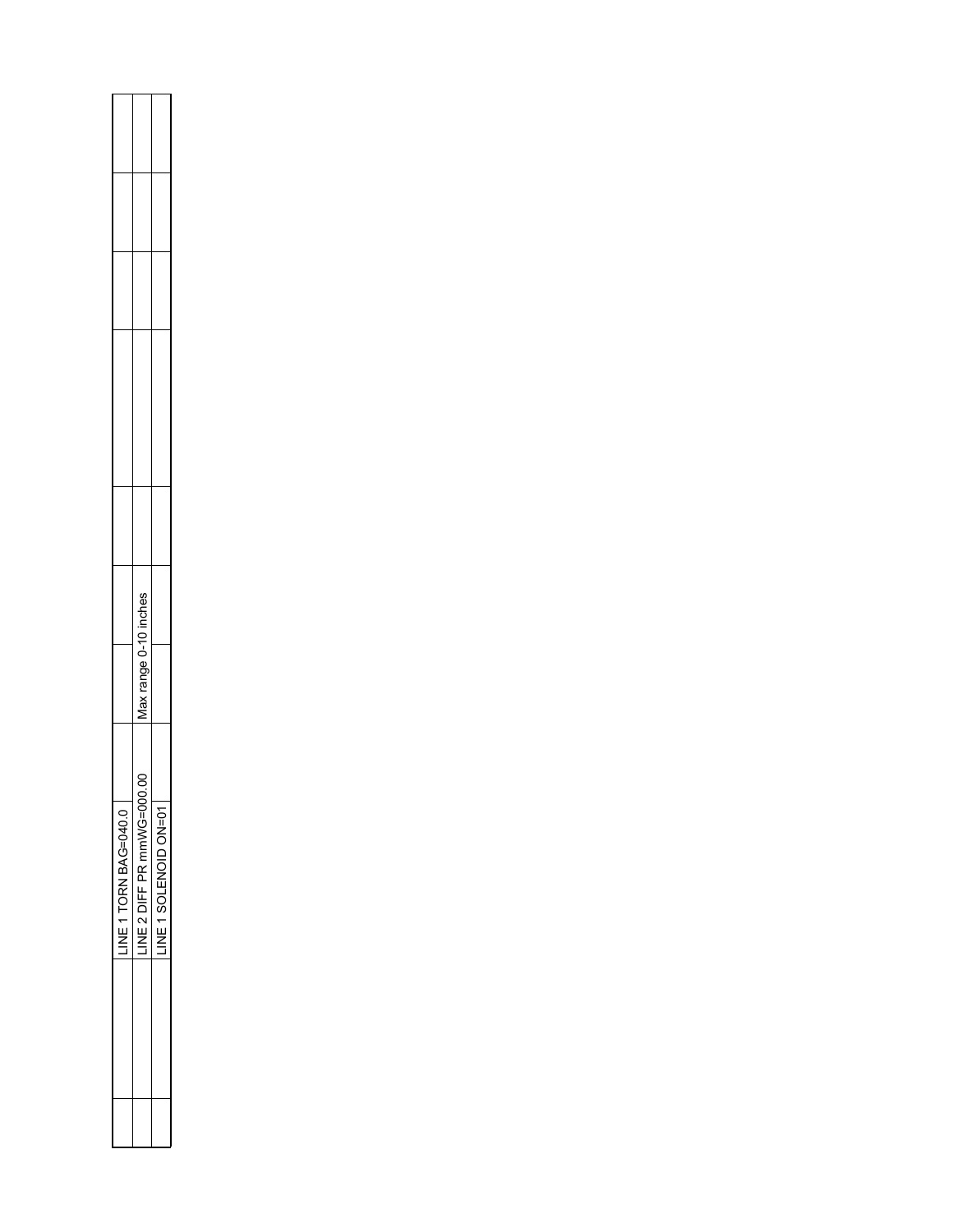| REAR VIEW                                                                                | $\frac{190.5}{2}$<br>$\frac{212}{2}$  | $\vert \vert$<br>I<br>$\vert \vert$<br>I<br>$\mathsf{H}% _{k}\left( t\right) \equiv\mathsf{H}_{k}\left( t\right)$<br>I<br>$\vert \vert$<br>$\begin{array}{c} \rule{0.2cm}{0.15cm} \rule{0.2cm}{0.15cm} \rule{0.2cm}{0.15cm} \rule{0.2cm}{0.15cm} \rule{0.2cm}{0.15cm} \rule{0.2cm}{0.15cm} \rule{0.2cm}{0.15cm} \rule{0.2cm}{0.15cm} \rule{0.2cm}{0.15cm} \rule{0.2cm}{0.15cm} \rule{0.2cm}{0.15cm} \rule{0.2cm}{0.15cm} \rule{0.2cm}{0.15cm} \rule{0.2cm}{0.15cm} \rule{0.2cm}{0.15cm} \rule{$<br>$\vert \vert$<br>ļΠ<br>Į<br>Щ<br>           <br>$\frac{1}{2}$<br>$\begin{array}{c} \hline \end{array}$ | $\frac{8.7}{3}$<br>Ċ<br>בם -<br>ח<br>$\Box$<br>$\Box$<br>$\overline{\phantom{a}}$<br>$\mid \; \; \mid$<br>$\mathbf{I}$<br>$\vert$<br>$\vert \vert$<br>$\mathbf{I}$<br>$\vert \vert$<br>$\vert \vert$<br>tii<br>¦ye<br>$\mathbf{I}$<br>Щ<br>$\bar{\pi}$<br>$\square$ $\square$<br>≞<br>亡口<br>드그<br>$\Box$ $\Box$<br>$\Box$<br>$\overline{\mathbf{c}}$<br>δ<br>П<br>Ц<br>$\Box$<br>$\Box$<br>$\square$<br>$\Box$<br>o<br>$\overline{\Omega}$<br>$\mathbf{z}$<br>δ<br>δ<br>о<br>о<br><b>888</b><br>$\begin{array}{ c c c }\hline\multicolumn{1}{c }{\textbf{0}\;\textbf{0}\;\textbf{0}\;\textbf{0}\;\textbf{0}}\hline\\ \multicolumn{1}{c }{\textbf{0}\;\textbf{0}\;\textbf{0}\;\textbf{0}\;\textbf{0}}\hline\\ \multicolumn{1}{c }{\textbf{0}\;\textbf{0}\;\textbf{0}\;\textbf{0}}\hline\\ \multicolumn{1}{c }{\textbf{0}\;\textbf{0}\;\textbf{0}\;\textbf{0}}\hline\\ \multicolumn{1}{c }{\textbf{0}\;\textbf{0}\;\textbf{0}\;\textbf{0}}\hline\\ \multic$<br>$\circledcirc$<br>$\circledcirc$<br>$\rightarrow$<br>111<br>124 | FRONT VIEW | DIRECT FUNCTION KEYS<br>(EACH PROGRAMMABLE)<br>CAN FUNCTION AS LOCAL/REMOTE CONTROL KEYS | KEY INDICATOR LEDS<br>그<br>$\vec{c}$<br>$\mathbf{C}$<br>$\Gamma_4$<br>$\overline{G}$<br>CONVENTIONAL DOWN KEY<br>FOR DATA ENTRY OPTION | Ιŏ<br>p<br>þ<br>Q<br>þ<br>$\mathcal{A}% _{0}$<br>↘<br>$\rightarrow$<br>$\overline{\mathsf{C}}$<br>$\infty$<br>(၂<br>$\circ$<br><u>ဝ</u><br>$\infty$<br>$\circ$<br><b>C</b><br>anter<br>esc | ANNUNCIATOR WINDOWS<br>IN RED/OREEN/ORANGE<br>COLOURS IN EACH WINDOW<br>(PROGRAMMABLE)<br>O PLC Message<br>CONVENTIONAL UP KEY | 20x2 LCD DISPLAY<br>NUMERIC KEY PADS<br>FOR DATA ENTRY |
|------------------------------------------------------------------------------------------|---------------------------------------|-----------------------------------------------------------------------------------------------------------------------------------------------------------------------------------------------------------------------------------------------------------------------------------------------------------------------------------------------------------------------------------------------------------------------------------------------------------------------------------------------------------------------------------------------------------------------------------------------------------|------------------------------------------------------------------------------------------------------------------------------------------------------------------------------------------------------------------------------------------------------------------------------------------------------------------------------------------------------------------------------------------------------------------------------------------------------------------------------------------------------------------------------------------------------------------------------------------------------------------------------------------------------------------------------------------------------------------------------------------------------------------------------------------------------------------------------------------------------------------------------------------------------------------------------------------------------------------------------------------------------------------------------|------------|------------------------------------------------------------------------------------------|----------------------------------------------------------------------------------------------------------------------------------------|--------------------------------------------------------------------------------------------------------------------------------------------------------------------------------------------|--------------------------------------------------------------------------------------------------------------------------------|--------------------------------------------------------|
| DYP<br>DYD<br><b>CHKD</b><br>DRN                                                         | <b>Client:</b>                        | <b>Title:</b>                                                                                                                                                                                                                                                                                                                                                                                                                                                                                                                                                                                             |                                                                                                                                                                                                                                                                                                                                                                                                                                                                                                                                                                                                                                                                                                                                                                                                                                                                                                                                                                                                                              |            |                                                                                          |                                                                                                                                        |                                                                                                                                                                                            |                                                                                                                                |                                                        |
| 16/7/06<br> DIMENSIONS IN mm   SHEET 1 OF 1  REV. 0 <br>Part No.:<br>Drawing No.: X'1415 | FILE: PLC ENCLOSURE.dwg<br><b>PLC</b> | X CALIBUR AUTOMATION<br><b>ENCLOSURE</b><br>FOR<br>76, YNDYESH'<br>  SENADUTTA PETH,<br>  PUNE-411 030                                                                                                                                                                                                                                                                                                                                                                                                                                                                                                    |                                                                                                                                                                                                                                                                                                                                                                                                                                                                                                                                                                                                                                                                                                                                                                                                                                                                                                                                                                                                                              | END VIEW   |                                                                                          |                                                                                                                                        | $\mathbf{f}$                                                                                                                                                                               | fl                                                                                                                             |                                                        |
| <b>SIZE</b><br>$\mathsf{A}4$                                                             | $\bigoplus$                           | SLN<br>SLN<br>SLN                                                                                                                                                                                                                                                                                                                                                                                                                                                                                                                                                                                         |                                                                                                                                                                                                                                                                                                                                                                                                                                                                                                                                                                                                                                                                                                                                                                                                                                                                                                                                                                                                                              |            |                                                                                          |                                                                                                                                        |                                                                                                                                                                                            |                                                                                                                                |                                                        |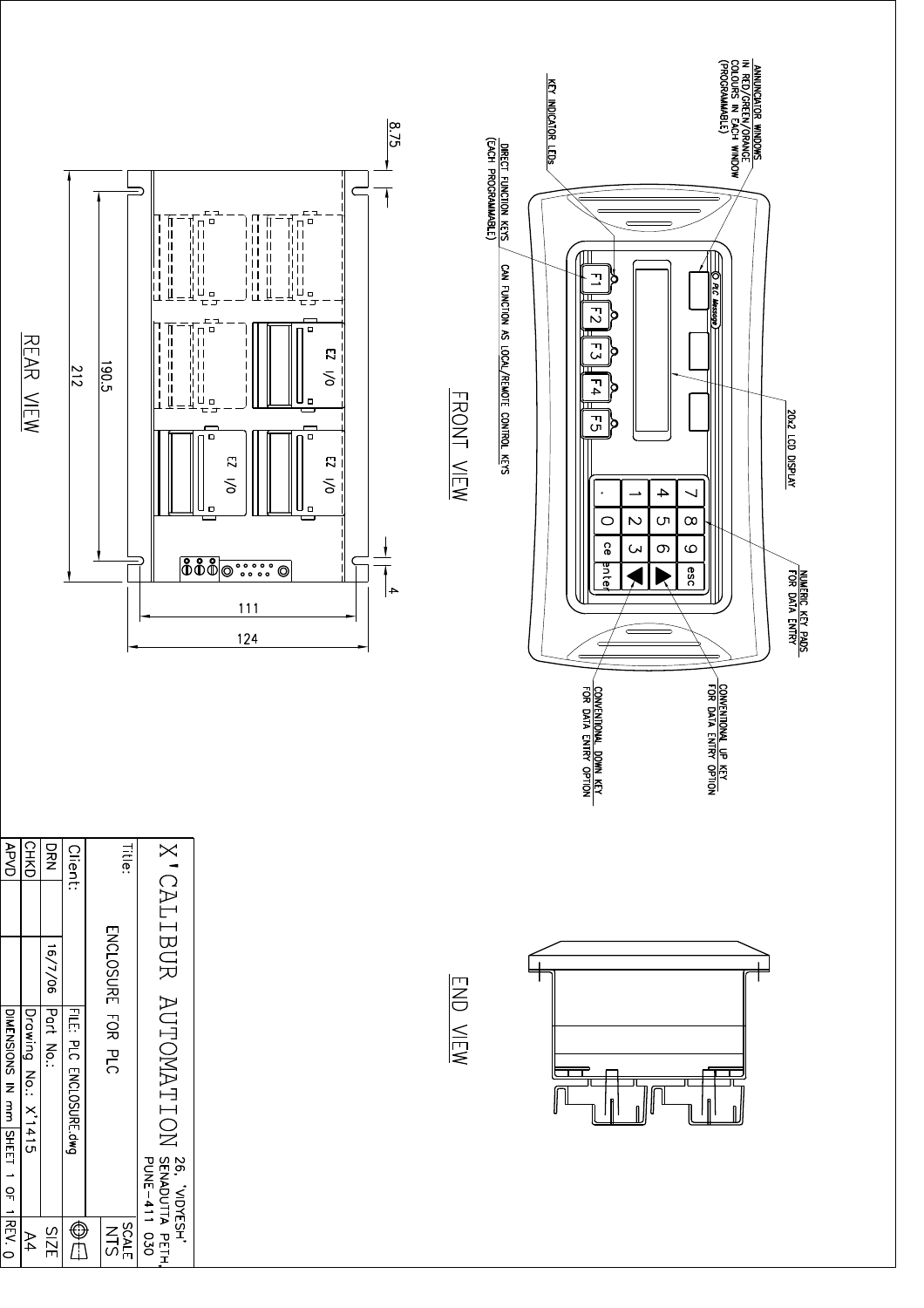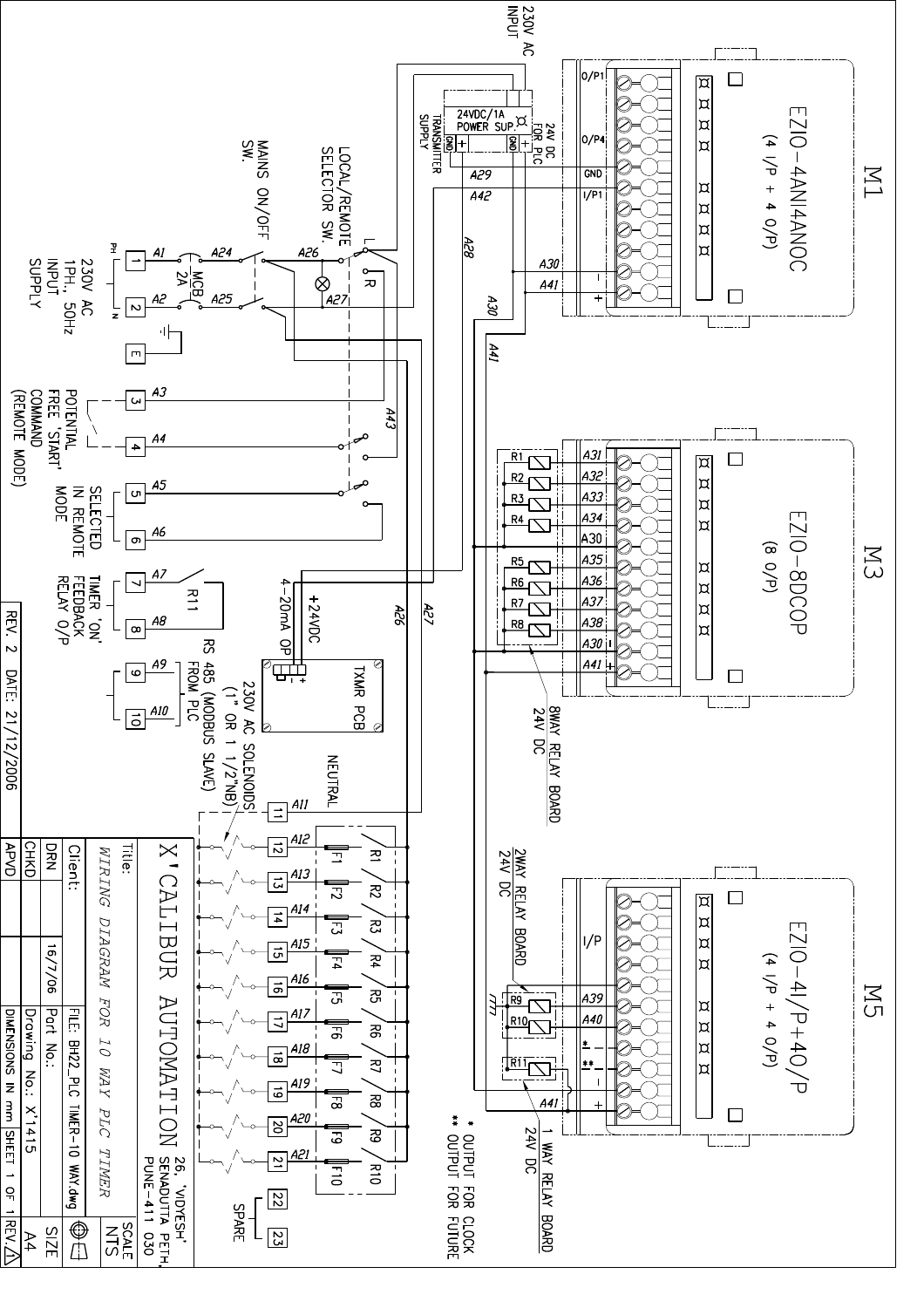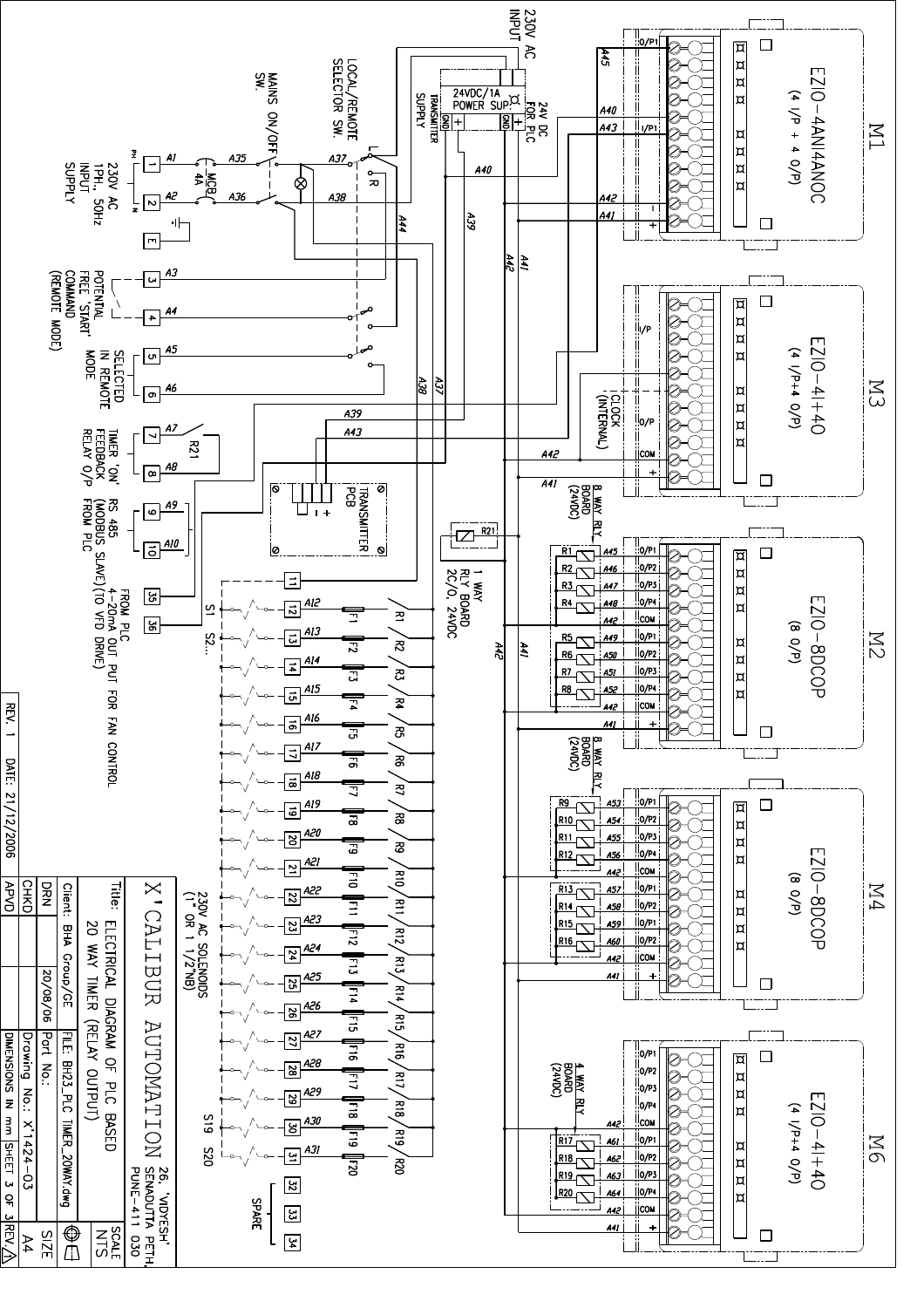| REAR VIEW                                                                                                                                | 190.5<br>212                                                                                                                                                                      | $\frac{8.76}{5}$<br>담<br>O<br>п<br>$\mathsf{I}$<br>П<br>$\overline{z}$<br>$\mathbf{I}$<br>$\mathbf{I}$<br>$\mathbf{I}$<br>$\vert \vert$<br>$\overline{\delta}$<br>川山<br>$\vert \ \vert$<br>$\begin{array}{c} \n \square \\ \square \quad \square\n \end{array}$<br>$\ \ \ $<br>$\Box$<br>Щ<br>$\Box$ $\Box$<br>г<br>$\Box$<br>$\Box$<br>$\overline{\mathcal{L}}$<br>$\overline{\mathbf{c}}$<br>δ<br>δ<br>$\Box$<br>о<br>$\Box$<br>$\Box$<br>$\overline{\mathcal{L}}$<br>$\overline{\mathbf{c}}$<br>$\overline{\delta}$<br>$\overline{\delta}$<br>$\Box$<br>о<br><b>668</b> 0<br>$\begin{array}{c} \bullet\, \bullet\, \bullet\, \bullet\, \bullet\, \bullet\, \\ \bullet\, \bullet\, \bullet\, \bullet\, \bullet\, \bullet \end{array}$<br>$\circledcirc$<br>$\rightarrow$<br>$111$<br>$124$ | FRONT VIEW | KEY INDICATOR LEDS<br>DIRECT FUNCTION KEYS<br>(EACH PROGRAMMABLE)<br>CAN FUNCTION AS LOCAL/REMOTE CONTROL KEYS | 그<br>O<br>Þ<br>Rς<br>Message<br>$\vec{c}$<br>Þ<br>ᆩ<br>p<br>j.<br>$\Gamma_4$<br>ρ<br>$\overline{G}$<br>Þ<br>$\rightarrow$<br>$\rightarrow$<br>↘<br>٠<br>$\mathcal{D}$<br>$\infty$<br>Cл<br>$\circ$<br>င္ပ<br>$\infty$<br>$\circ$<br>S<br>anter<br>esc<br>$\subset$<br>CONVENTIONAL UP KEY<br>FOR DATA ENTRY OPTION<br>CONVENTIONAL DOWN KEY<br>FOR DATA ENTRY OPTION | ANNUNCIATOR WINDOWS<br>IN RED/GREEN/ORANGE<br>COLOURS IN EACH WINDOW<br>(PROGRAMMABLE)<br>20x2 LCD DISPLAY | NUMERIC KEY PADS<br>FOR DATA ENTRY |
|------------------------------------------------------------------------------------------------------------------------------------------|-----------------------------------------------------------------------------------------------------------------------------------------------------------------------------------|----------------------------------------------------------------------------------------------------------------------------------------------------------------------------------------------------------------------------------------------------------------------------------------------------------------------------------------------------------------------------------------------------------------------------------------------------------------------------------------------------------------------------------------------------------------------------------------------------------------------------------------------------------------------------------------------------------------------------------------------------------------------------------------------|------------|----------------------------------------------------------------------------------------------------------------|----------------------------------------------------------------------------------------------------------------------------------------------------------------------------------------------------------------------------------------------------------------------------------------------------------------------------------------------------------------------|------------------------------------------------------------------------------------------------------------|------------------------------------|
| <b>OVPVD</b><br><b>CHKD</b><br><b>DRA</b><br>20/08/06<br>Part No.:<br>DIMENSIONS IN a mail SHEET 2 OF 3 REV. O<br>Drawing No.: X'1424-02 | <b>Title:</b><br><b>Client:</b><br>G.A. DRAWING OF<br>$\overline{0}$<br>BHA Group/GE<br>WAY TIMER<br>(RELAY OUTPUT)<br>FILE: BH23_PLC TIMER-10WAY.dwg<br><b>PLC</b><br><b>COR</b> | X CALIBUR<br><b>AUTOMATION</b><br>Z6, 'NDYESH'<br>  SENADUTTA PETH,<br>  PUNE-411 030                                                                                                                                                                                                                                                                                                                                                                                                                                                                                                                                                                                                                                                                                                        | END VIEW   |                                                                                                                | fl<br>fl                                                                                                                                                                                                                                                                                                                                                             | ſ                                                                                                          |                                    |
| <b>SIZE</b><br>A4                                                                                                                        | $\overline{\bigoplus}$<br>SLNE<br>NLS                                                                                                                                             |                                                                                                                                                                                                                                                                                                                                                                                                                                                                                                                                                                                                                                                                                                                                                                                              |            |                                                                                                                |                                                                                                                                                                                                                                                                                                                                                                      |                                                                                                            |                                    |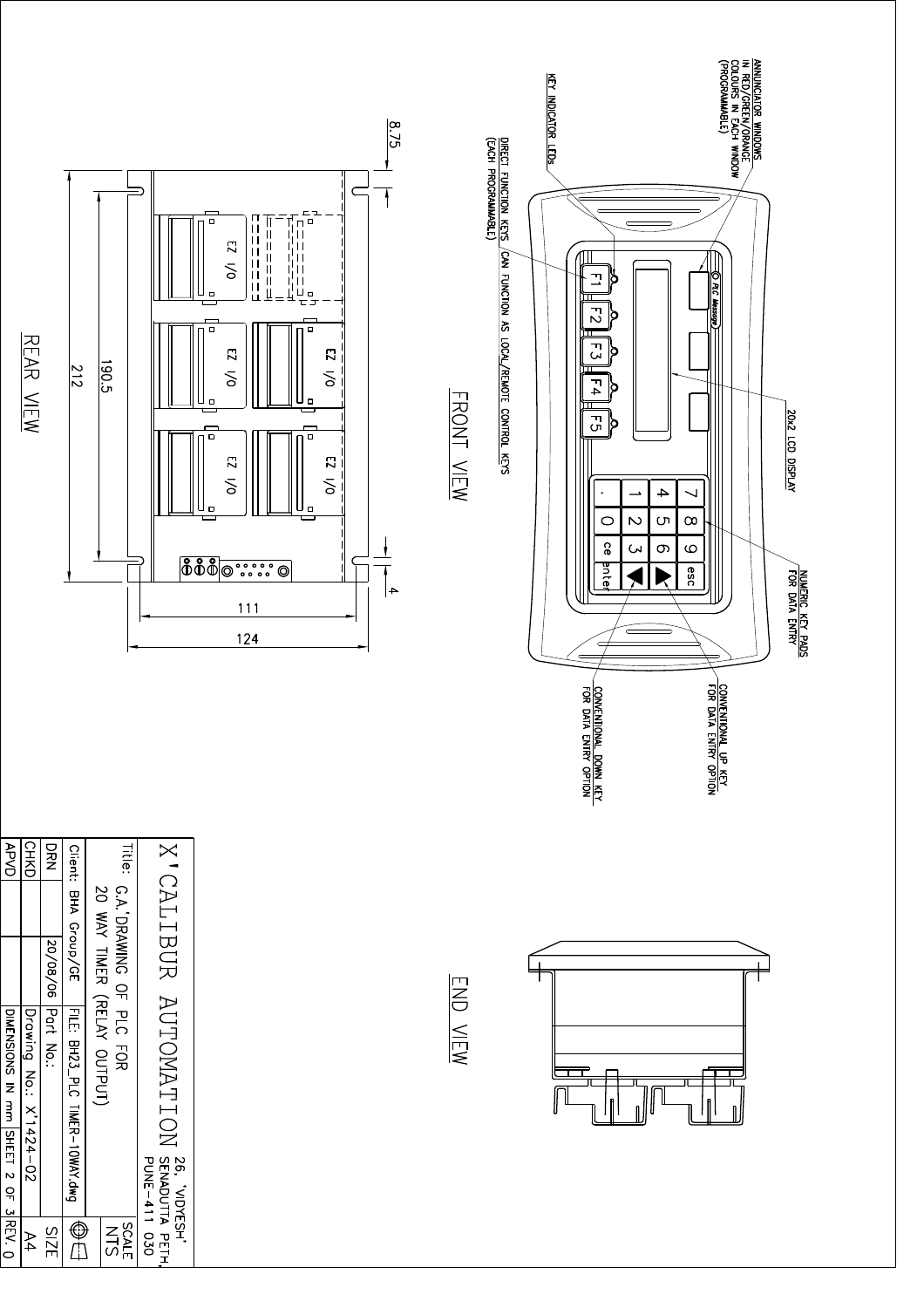